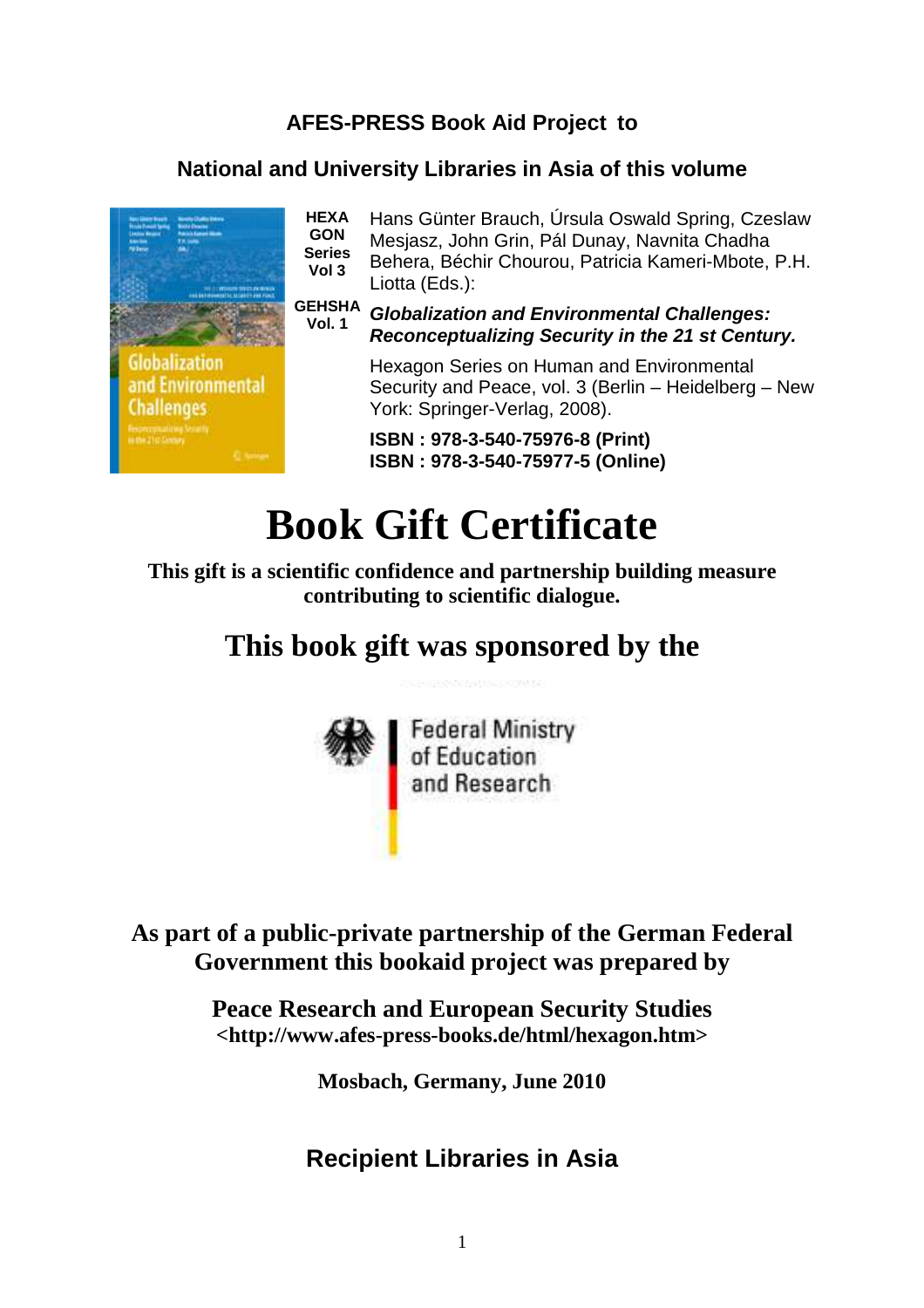| <b>Countries (24)</b> | 30 | <b>Recipient Libraries</b>                                                                                                                                                                                                    |
|-----------------------|----|-------------------------------------------------------------------------------------------------------------------------------------------------------------------------------------------------------------------------------|
| 28) Afghanistan       | 1  | University of Kabul<br>National Center for Policy Research<br>Department for Peace Studies.<br>Nicole Birtsch (DED/ZFD)<br>Feldpost: c/o Deutscher Entwicklungsdienst (DED)<br>Büro Kabul/Afghanistan,                        |
|                       |    | <b>ISAF-AFG-Feldpost</b><br>64298 Darmstadt                                                                                                                                                                                   |
| 29) Azerbaijan        | 1  | The Director,<br>State Library of Azerbaijan<br>Ul. Khagani 29 370601<br><b>Baku</b><br>Azerbaijan                                                                                                                            |
| 30) Armenia           | 1  | The Director,<br>National Library of Armenia<br>Terian 72<br>Yerevan 9<br>Armenia                                                                                                                                             |
| 31) Bangladesh        | 1  | Mrs. Saleha Sultana, Deputy Director (Library and<br>Documentation)<br>The Library Bangladesh Institute of International and<br><b>Strategic Studies (BIISS)</b><br>1/46, Old Elephant Road, Ramna, Dhaka-1000,<br>Bangladesh |
|                       | 1  | National Library of Bangladesh 32 Justice Sayed<br>Mahbub Murshed Sarani Sher-e-Bangla Nagar<br>(Agargaon)<br>Dhaka 1207 Bangladesh                                                                                           |
| 32) Cambodia          | 1  | National Library of Cambodia Street 92 Don Penh District<br>Phnom Phen<br>Cambodia                                                                                                                                            |
| 33) China             | 1  | National Library of China 39 Baishiqiao Road No.33,<br>Zhongguancun Nandajie,<br>Haidian District,<br><b>Beijing 100081</b><br>People's Republic of China                                                                     |
|                       | 1  | The Director<br>Shanghai Institute for<br><b>International Studies</b><br>Department for European Studies<br>SHANGHAI 200040<br>People's Republic of China                                                                    |
| 34) Georgia           | 1  | Republic of Georgia<br>National Library of Georgia<br>Gudiashvili St 7<br><b>Tbilisi 380007</b><br><b>GEORGIA</b>                                                                                                             |
| 35) Laos              | 1  | National Library of Laos Ministry of Information and                                                                                                                                                                          |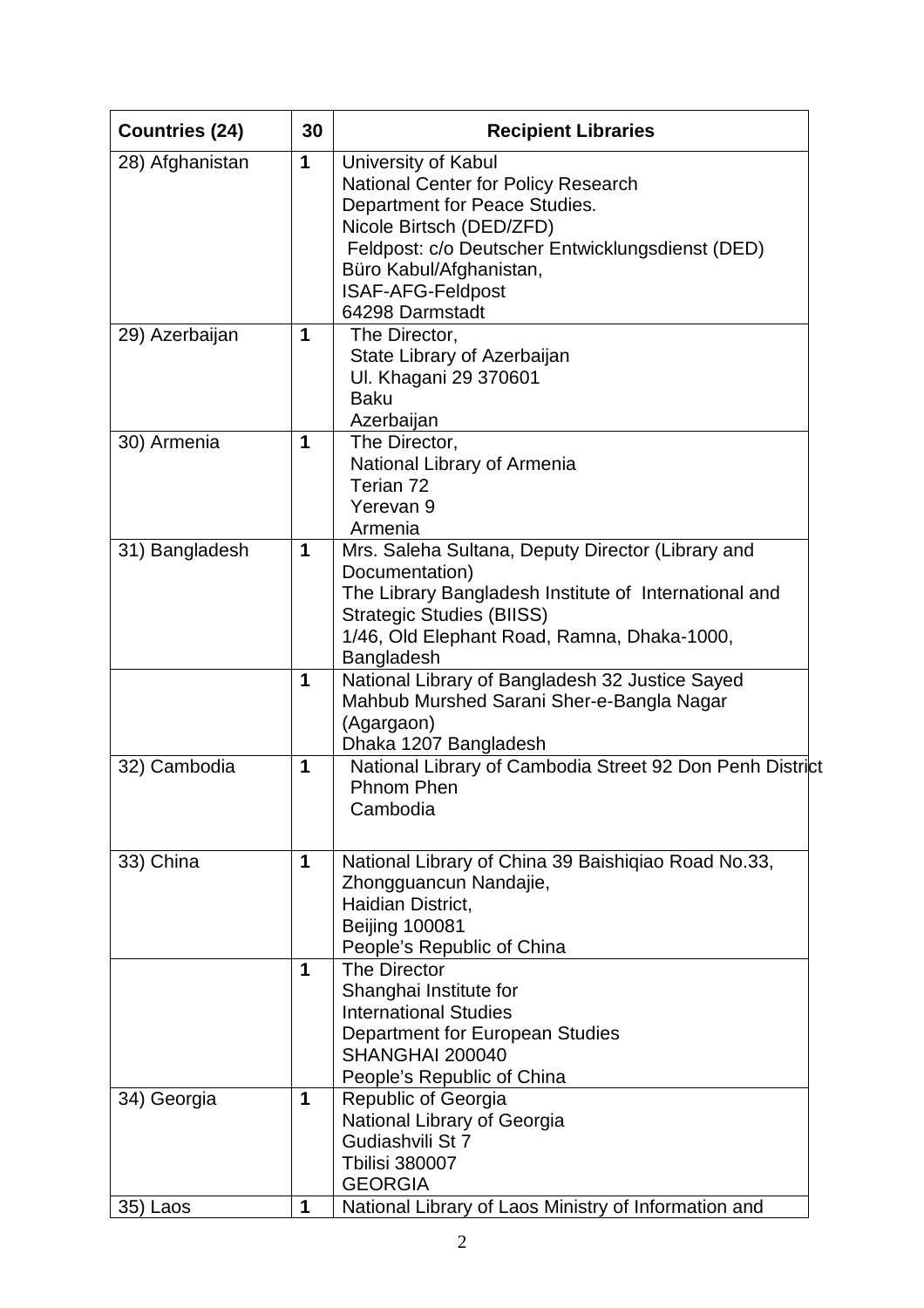|                |   | Culture P O Box 122                               |
|----------------|---|---------------------------------------------------|
|                |   | Vientiane                                         |
|                |   | Lao People's Democratic Republic                  |
| 36) India      | 1 | The Librarian                                     |
|                |   | <b>Central Reference Library</b>                  |
|                |   | University of Delhi                               |
|                |   | University Road -110007                           |
|                |   | <b>New Delhi</b>                                  |
|                |   | <b>INDIA</b>                                      |
|                | 1 | The Central Reference Library                     |
|                |   | Jammu University,                                 |
|                |   | Jammu, Jammu & Kashmir State                      |
|                |   | <b>INDIA</b>                                      |
|                | 1 | Institute of Gandhian Thought and                 |
|                |   | <b>Peace Studies</b>                              |
|                |   | Gandhi Bhawan                                     |
|                |   | University of Allahabad                           |
|                |   | ALLAHABAD-21102                                   |
|                |   | <b>INDIA</b>                                      |
|                | 1 | Dr. Chandra Krishnamurthy                         |
|                |   | Ag. Vice Chancellor                               |
|                |   | University of Mumbai                              |
|                |   | Central University Library,                       |
|                |   | M.G. Road. Fort                                   |
|                |   | Mumbai-400 032.                                   |
|                | 1 | Dr. Priyankar Upadhyaya                           |
|                |   | Malaviya Centre for Peace Research                |
|                |   | <b>Banaras Hindu University</b>                   |
|                |   | <b>Faculty of Social Sciences</b>                 |
|                |   | <b>VARANASI 221005</b>                            |
|                |   | <b>INDIA</b>                                      |
| 37) Indonesia  | 1 | National Library of Indonesia                     |
|                |   | Jln. Salemba Raya No.28°J                         |
|                |   | akarta Pusat P.O. Box 3624                        |
|                |   | Indonesia                                         |
|                | 1 | <b>Gadjah Mada University</b>                     |
|                |   | <b>Central Library</b>                            |
|                |   | Masters Program in Peace and Conflict Resolution, |
|                |   | Prof. Ichlasul Amal.                              |
|                |   | Sekip K-9                                         |
|                |   | <b>MPCR Yogyakarta</b>                            |
|                |   | 55281 Indonesia                                   |
| 38) Iran       | 1 | National Library of Iran                          |
|                |   | <b>SH Bahonar Street</b>                          |
|                |   | Tehran 19548                                      |
|                |   | Iran                                              |
| 39) Kasachstan | 1 | National Library of the                           |
|                |   | Republic of Kazakhstan (NLRK)                     |
|                |   | Almaty 480013,                                    |
|                |   | Abai av. 14                                       |
|                |   | Kazakhstan                                        |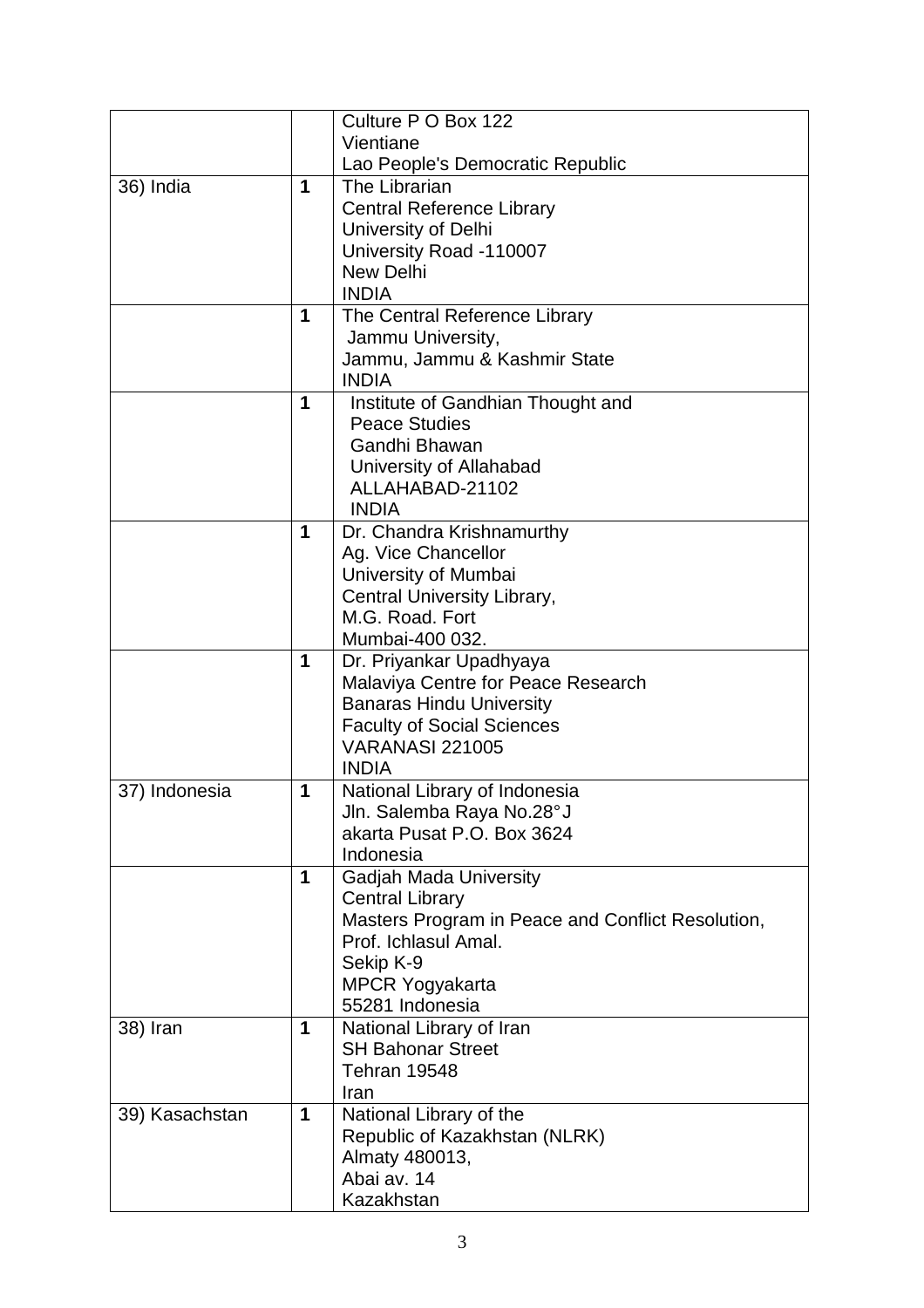| 40) Kyrgyzstan   | 1 | National Library of Kyrgyzstan                         |
|------------------|---|--------------------------------------------------------|
|                  |   | UI. Ogonbaeva 242                                      |
|                  |   | 720873 Bishkek                                         |
|                  |   | Kyrgyzstan                                             |
| 41) Malaysia     | 1 | Professor Madya Dr. Rashila Ramli, Director            |
|                  |   | Institut Kajian Oksidental -                           |
|                  |   | Universiti Kebangsaan Malaysia (UKM)                   |
|                  |   | Aras 5, Bangunan ATMA,                                 |
|                  |   | 43600 UKM Bangi, Selangor Darul Ehsan                  |
|                  |   | <b>MALAYSIA</b>                                        |
|                  | 1 | The Director                                           |
|                  |   | National Library of Malaysia                           |
|                  |   | Perpustakaan Negara Malaysia                           |
|                  |   | 232, Jalan Tun Razak,                                  |
|                  |   | 50572 Kuala Lumpur                                     |
|                  |   | Malaysia                                               |
| 42) Mongolia     | 1 | <b>State Public Library</b>                            |
|                  |   | <b>Lenin Street</b>                                    |
|                  |   | <b>Ulan Bator</b>                                      |
|                  |   | Mongolia                                               |
| 43) Nepal        | 1 | The National Library of Nepal                          |
|                  |   | Pulchowk                                               |
|                  |   | Lalitpur                                               |
|                  |   | Nepal                                                  |
| 44) Pakistan     | 1 | Chief Librarian,                                       |
|                  |   | Quaid--i-Azam University                               |
|                  |   | <b>Central University Library</b>                      |
|                  |   | Islamabad                                              |
|                  |   | Pakistan                                               |
| Papua-New<br>45) |   | National Library of                                    |
| Guinea           |   | Papua New Guinea                                       |
|                  |   | P O Box 734                                            |
|                  |   | Waigani NCD                                            |
|                  |   | Papua New Guinea                                       |
| 46) Philippines  | 1 | The University Library                                 |
|                  |   | University of the Philippines Diliman                  |
|                  |   | Gonzalez Hall, cor Apacible St., Diliman, Quezon City. |
|                  |   | 1101 Philippines                                       |
| 47) Sri Lanka    | 1 | National Library of Sri Lanka                          |
|                  |   | National Library and Documentation Centre              |
|                  |   | Mr M S U Amarasiri No 14,                              |
|                  |   | Independence Avenue,                                   |
|                  |   | <b>POB 1764</b>                                        |
|                  |   | Colombo 07                                             |
|                  |   | Sri Lanka                                              |
| 48) Tajikistan   | 1 | <b>State Republic Library</b>                          |
|                  |   | prospekt Lenina 34                                     |
|                  |   | 734610 Dushanbe                                        |
|                  |   | Tajikistan                                             |
| 49) Thailand     | 1 | <b>Chulalongkorn University</b>                        |
|                  |   | <b>Central University Library</b>                      |